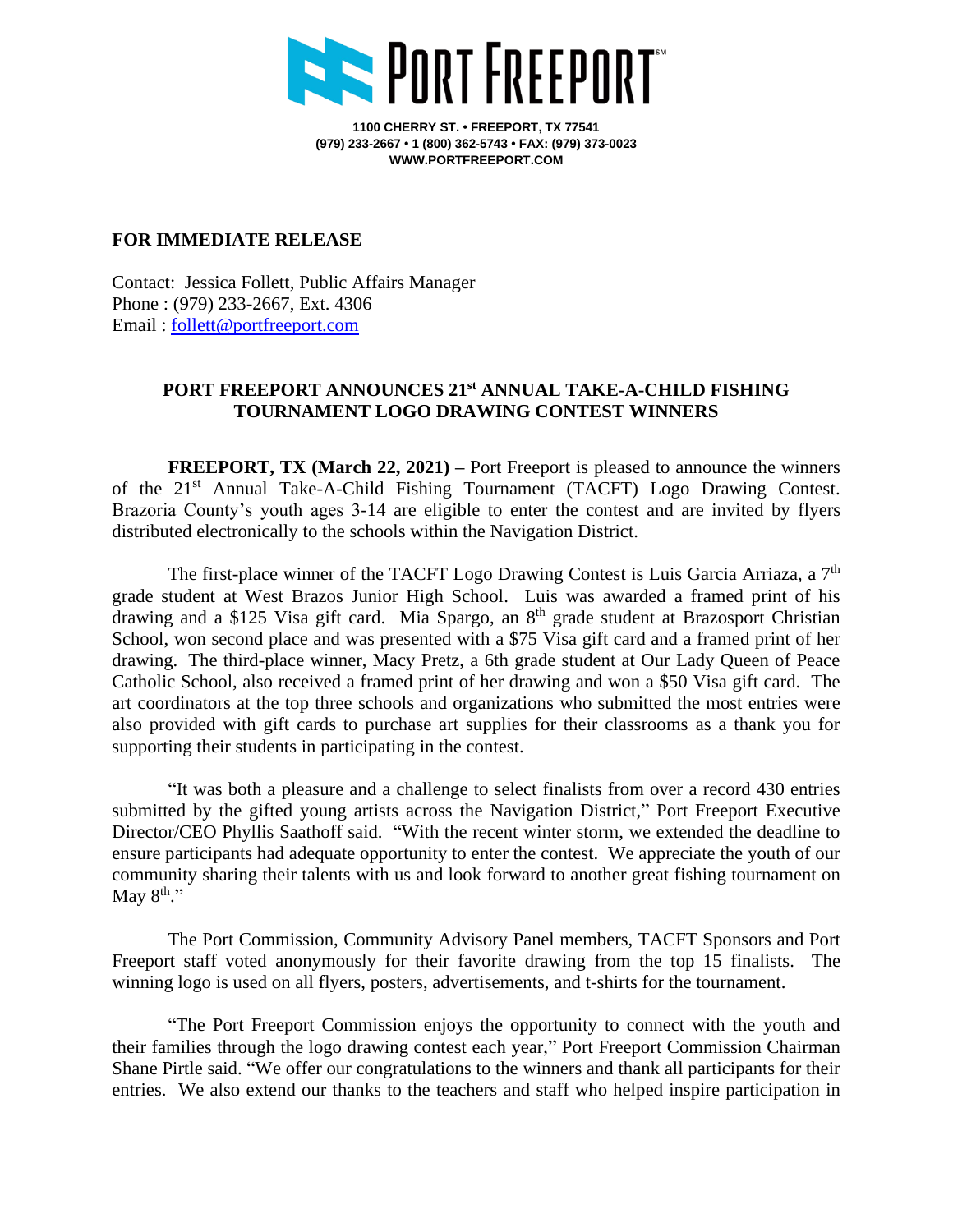the contest, specifically the Boys and Girls Club of Brazoria County who encouraged the most entries this year, collectively."

The 21st Annual Port Freeport Take-A-Child Fishing Tournament will be held on Saturday, May 8 at Freeport Municipal Park from 8 a.m. – noon. For more information, please visit the website at [http://www.portfreeport.com/community,](http://www.portfreeport.com/community) the Port Freeport Facebook page, or call (979) 233-2667.

Port Freeport is a leading port in the export of crude oil and natural gas liquids and ranked 6th in chemicals, 15th in foreign waterborne tonnage, and 26th in containers. A 2019 Economic Impact Study by Texas A&M Transportation Institute revealed that, nationally, the Freeport Harbor Channel generates 279,780 jobs and has a total economic output of \$149 billion. Port Freeport serves Atlantic Container Lines, AMPORTS, BASF, Chiquita Fresh N.A., CEMEX, CMA CGM, Dole Fresh Fruit, The Dow Chemical Company, Enterprise Products, Exxon Mobile, Freeport LNG, Glovis, Grimaldi Lines, Hoegh Autoliners, Kirby Marine, Liberty Global Logistics, Mammoet, MEGlobal, Phillips 66, Riviana Foods, Inc., Sallaum Lines, Tenaris, U.S Department of Energy, Wallenius Wilhelmsen, and Vulcan Materials Company.

Port Freeport is committed to keeping the local community informed of our operations and results. If you have questions or comments about this article, please email or call Jessica Follett, Public Affairs Manager.



###

**PHOTO CUTLINE 1: West Brazos Junior High Principal Jeffrey Kinney, Port Freeport Public Affairs Manager Jessica Follett, 1 st Place winner Luis Garcia Arriaza, and West Brazos Junior High Assistant Principal Leah Liserio.**